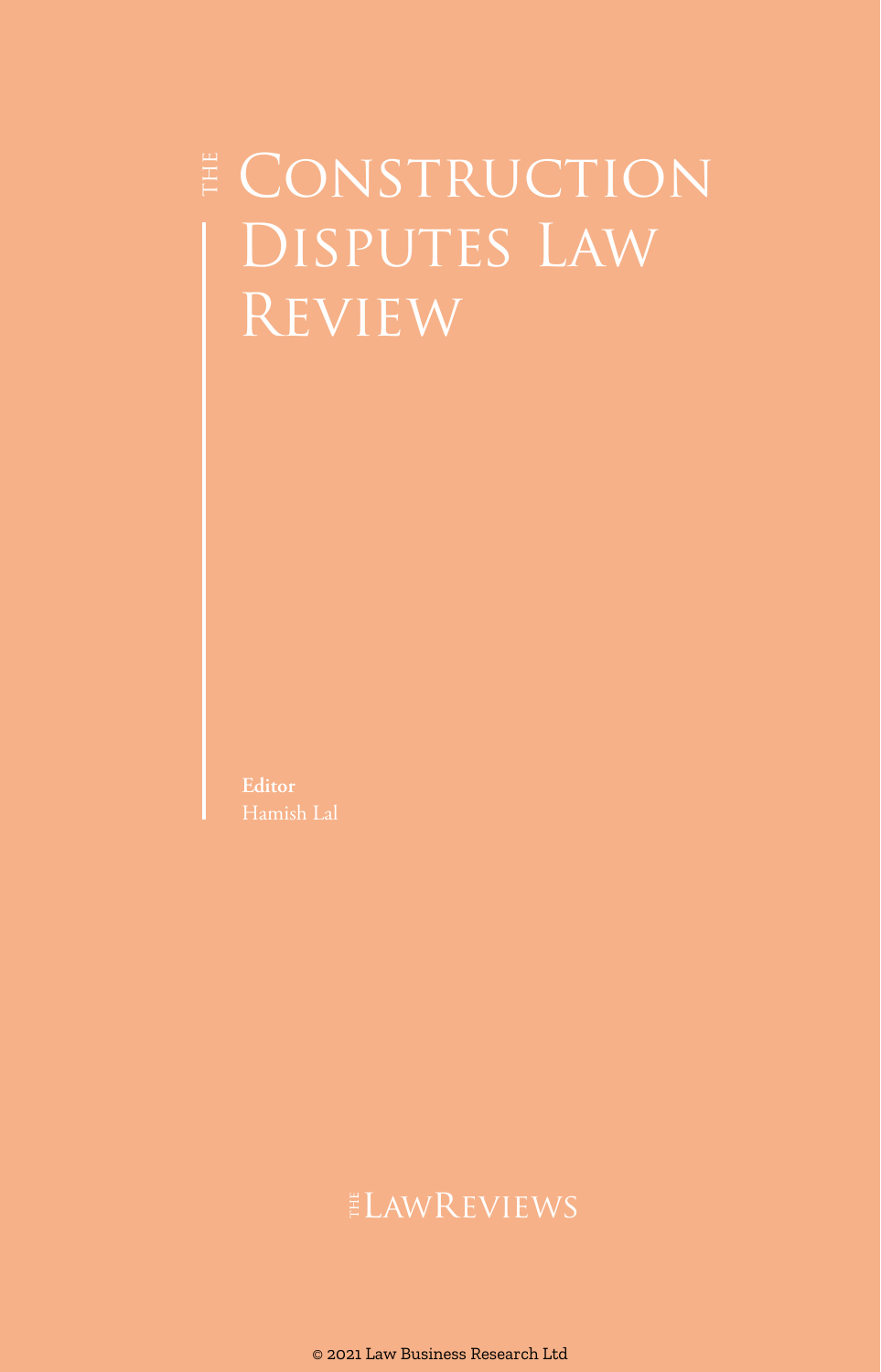# E CONSTRUCTION Disputes Law Review

Reproduced with permission from Law Business Research Ltd This article was first published in December 2021 For further information please contact Nick.Barette@thelawreviews.co.uk

**Editor** Hamish Lal

# ELAWREVIEWS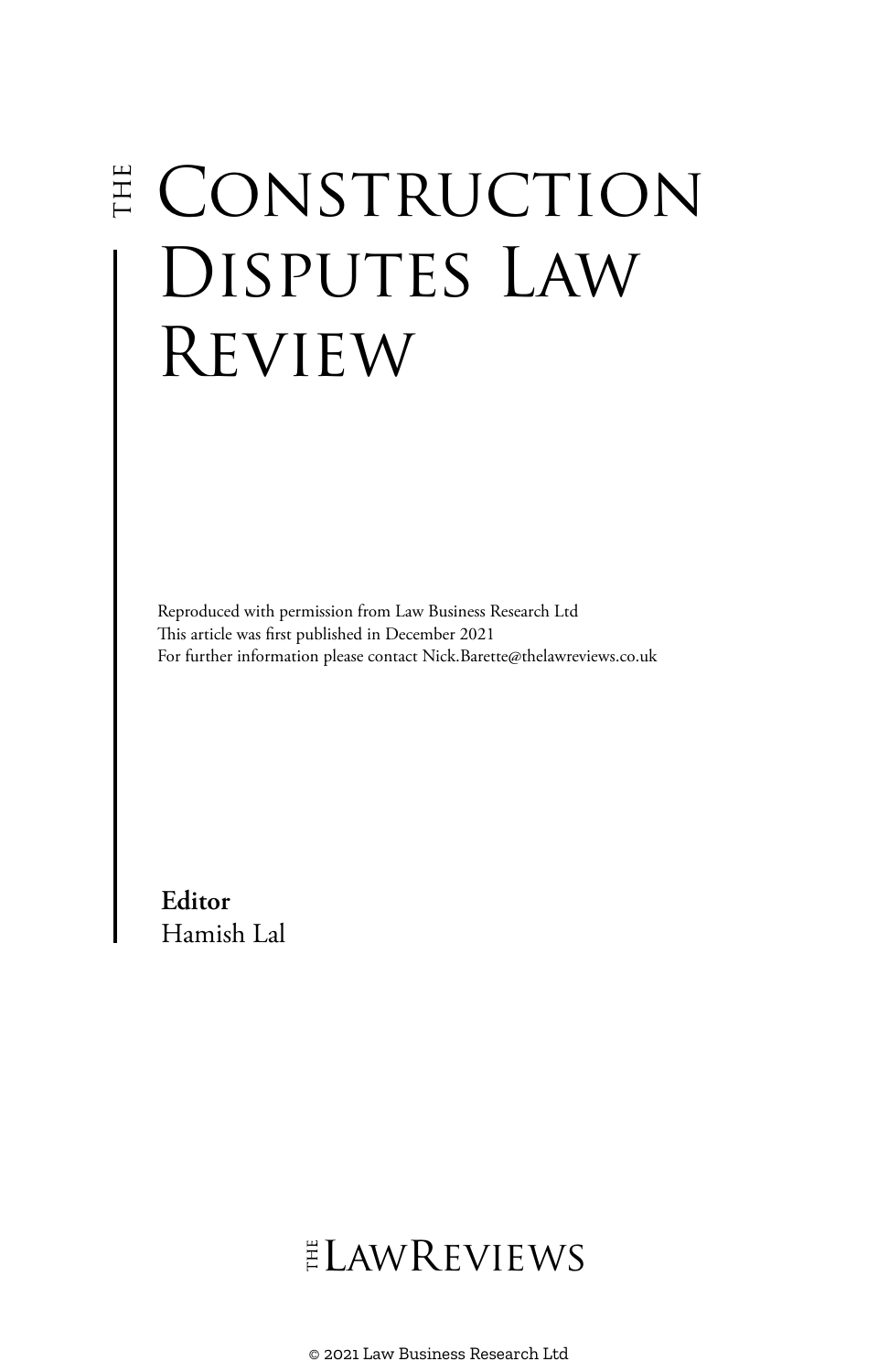#### PUBLISHER Clare Bolton

#### HEAD OF BUSINESS DEVELOPMENT Nick Barette

TEAM LEADERS Joel Woods, Jack Bagnall

BUSINESS DEVELOPMENT MANAGERS Rebecca Mogridge, Katie Hodgetts, Joey Kwok

> RESEARCH LEAD Kieran Hansen

EDITORIAL COORDINATOR Gracie Ford

PRODUCTION AND OPERATIONS DIRECTOR Adam Myers

> PRODUCTION EDITOR Robbie Kelly

> > **SUBEDITOR**

Jane Vardy

CHIEF EXECUTIVE OFFICER Nick Brailey

Published in the United Kingdom by Law Business Research Ltd, London Meridian House, 34–35 Farringdon Street, London, EC4A 4HL, UK © 2021 Law Business Research Ltd www.TheLawReviews.co.uk

No photocopying: copyright licences do not apply. The information provided in this publication is general and may not apply in a specific situation, nor does it necessarily represent the views of authors' firms or their clients. Legal advice should always be sought before taking any legal action based on the information provided. The publishers accept no responsibility for any acts or omissions contained herein. Although the information provided was accurate as at December 2021, be advised that this is a developing area. Enquiries concerning reproduction should be sent to Law Business Research, at the address above. Enquiries concerning editorial content should be directed to the Publisher – clare.bolton@lbresearch.com

ISBN 978-1-83862-855-0

Printed in Great Britain by Encompass Print Solutions, Derbyshire Tel: 0844 2480 112

© 2021 Law Business Research Ltd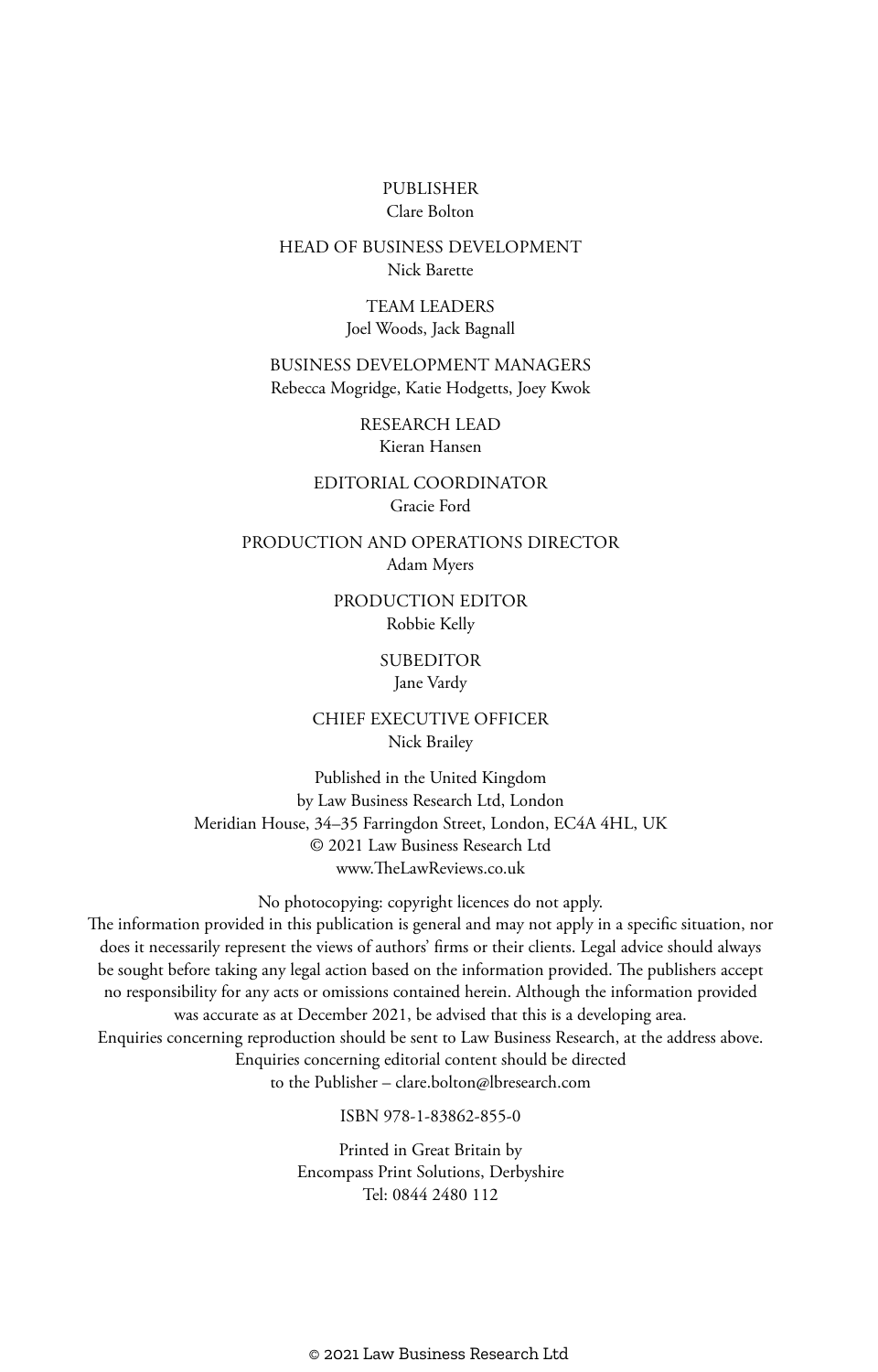# ACKNOWLEDGEMENTS

The publisher acknowledges and thanks the following for their assistance throughout the preparation of this book:

#### AKIN GUMP STRAUSS HAUER & FELD LLP

#### ALUKO & OYEBODE

#### BASE QUANTUM IRELAND LTD

BRUUN & HJEJLE

#### C H TAY & PARTNERS

#### CHARLES RUSSELL SPEECHLYS LLP

EKP

#### HOGAN LOVELLS

#### INCE

#### RAJAH & TANN SINGAPORE LLP

#### SIROTA & PARTNERS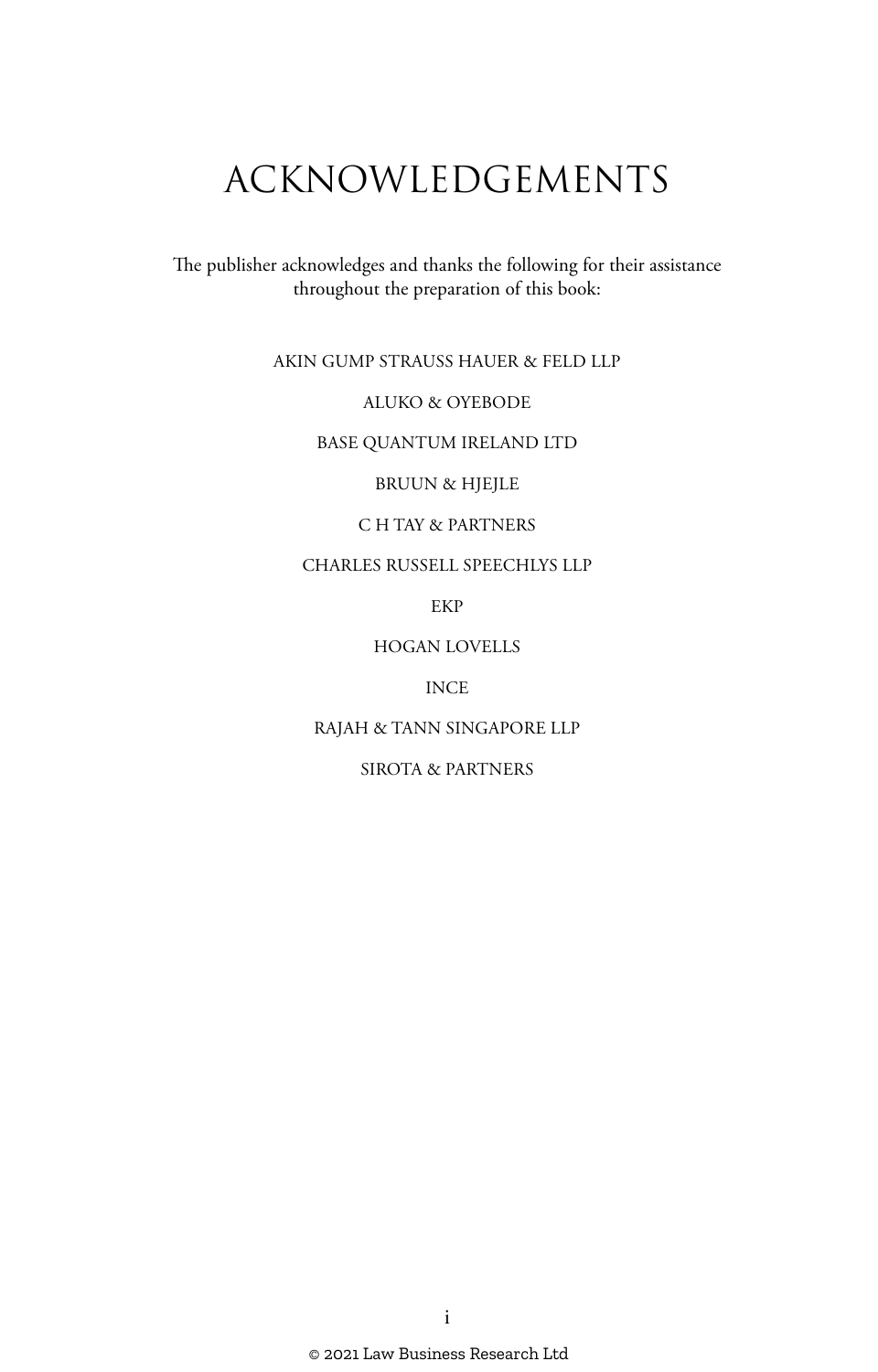# CONTENTS

| Hamish Lal |                                                                                                          |
|------------|----------------------------------------------------------------------------------------------------------|
| Chapter 1  |                                                                                                          |
|            | Mazin Al Mardhi and Dana Marshad                                                                         |
| Chapter 2  |                                                                                                          |
|            | Christian Johansen                                                                                       |
| Chapter 3  |                                                                                                          |
|            | Hamish Lal                                                                                               |
| Chapter 4  |                                                                                                          |
|            | John Delaney                                                                                             |
| Chapter 5  |                                                                                                          |
|            | James Ding Tse Wen                                                                                       |
| Chapter 6  |                                                                                                          |
|            | Luis Enrique Graham Tapia, Juan Arturo Dueñas Rodríguez, Orlando F Cabrera C and<br>Anna García-Morineau |
| Chapter 7  |                                                                                                          |
|            | Babatunde Fagbohunlu, SAN and Ngo-Martins Okonmah                                                        |
| Chapter 8  |                                                                                                          |
|            | Vladimir Kostsov, Anastasia Fomenko and Artem Sirota                                                     |
| Chapter 9  |                                                                                                          |
|            | Scott Hutton, Hadi Melki, Arthur Dedels, Harry Taylor and Ibrahim Al-Atiki                               |
| Chapter 10 |                                                                                                          |
|            | Andre Yeap, SC and Soh Lip San                                                                           |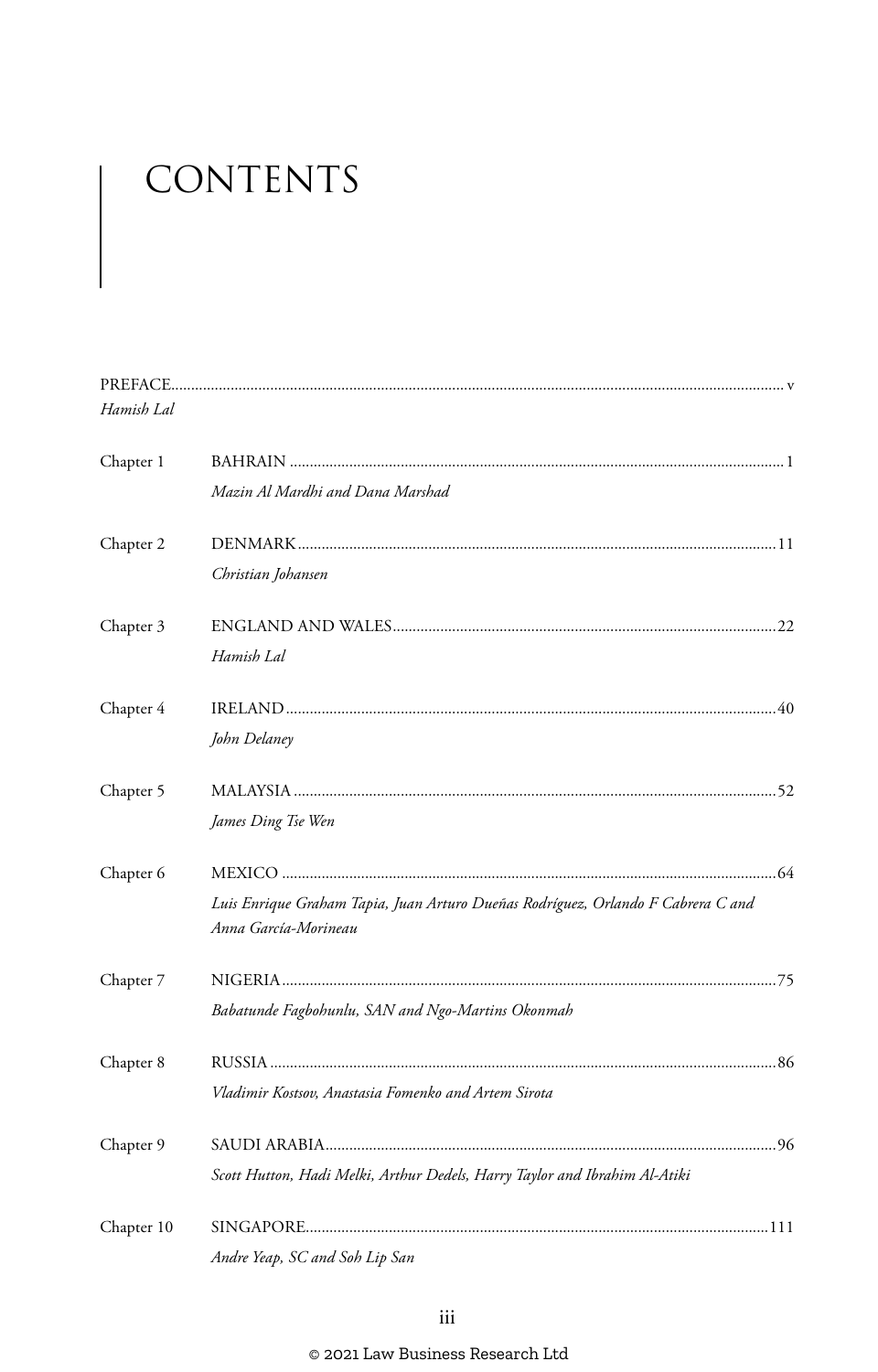| Rabih Tabbara |  |
|---------------|--|
|               |  |
|               |  |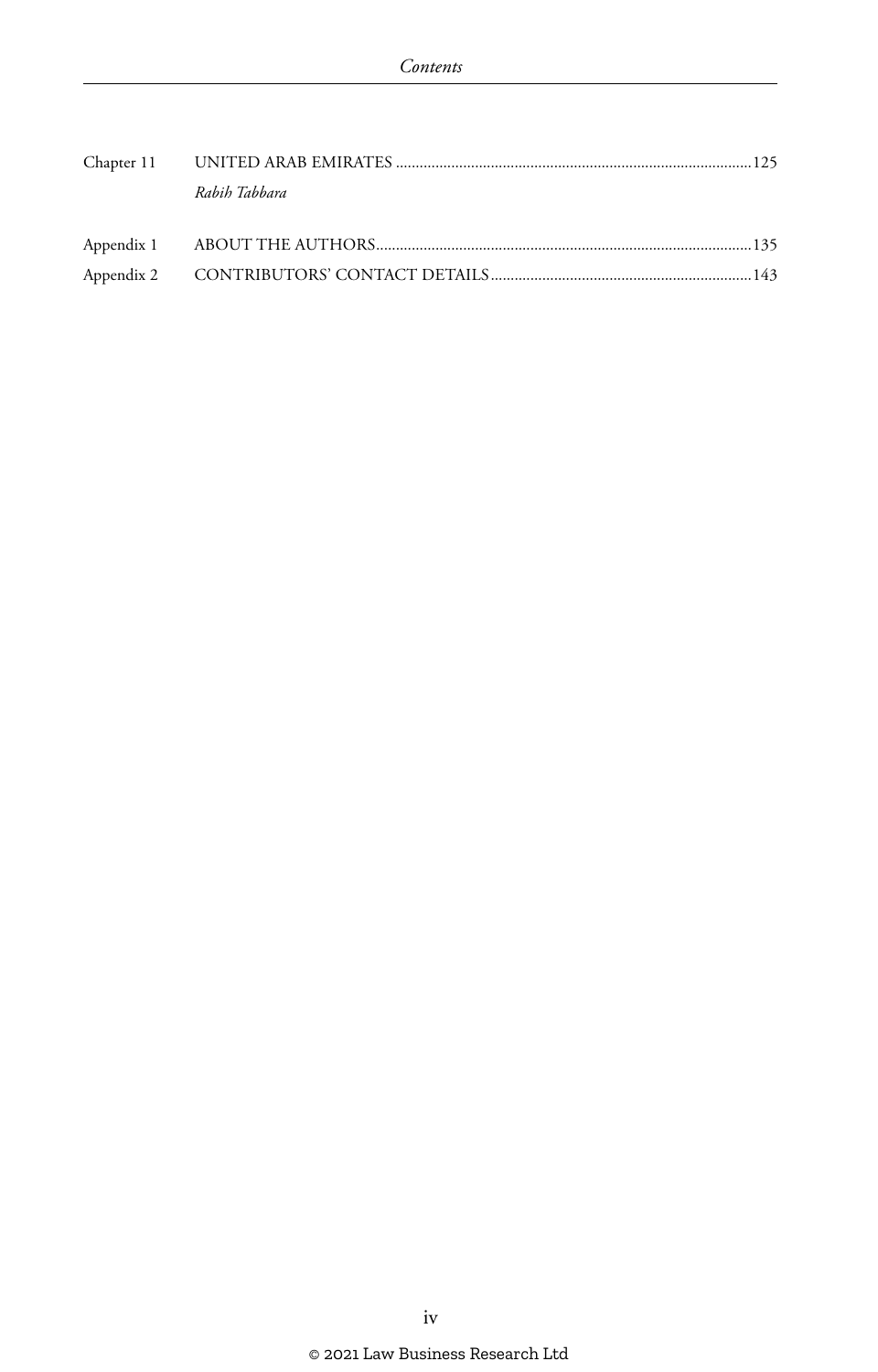## PREFACE

The number of construction disputes is increasing and thus *The Construction Disputes Law Review* arrives with perfect timing. A number of textbooks on construction law cover the same general legal topography and do so in a similar format constructed around national case law or local rules. This book is different because it recognises the jurisprudential importance of comparative analysis of the key problems in international construction law. This area is complex. International construction law creates a blend of legal questions and there is naturally a high demand for answers. This book seeks to fulfil that demand. Whether the reader is a company executive, a private practitioner, an in-house counsel or an arbitrator, I hope very much that this first edition will prove useful in navigating the complex world of international construction law. In that context, I extend warmly my gratitude to the contributors from some of the world's leading law firms who have given such valuable support and cooperation in the preparation of this work.

The *Review* is not intended to be an exhaustive guide to case law and legislation. It covers comprehensively all aspects of international construction law but does so with a much greater emphasis on the practical aspects and the practical implications of the case law, statutes and procedures. My thinking was to provide an authoritative, clear and accessible text on construction law to assist both those who draft international construction contracts and those who deal primarily with dispute resolution (whether statutory adjudication, mediation, arbitration or litigation). We have focused on time bars as condition precedent to entitlement; right to payment for variations and varied scope of work; concurrent delay; suspension and termination; penalties and liquidated damages; defects correction and liabilities; bonds and guarantees; and overall caps on liability. These topics very often form the battleground in disputes and are constantly in legal flux. For example, the Singapore Court of Appeal in *CAJ v. CAI*<sup>1</sup> recently provided more guidance on apportionment in the context of concurrent delay to completion.

I express, once again, my gratitude to all the excellent contributors from all the jurisdictions represented in *The Construction Disputes Law Review*. Their biographies can be

<sup>1</sup> *CAJ v. CAI* [2021] SGCA 102.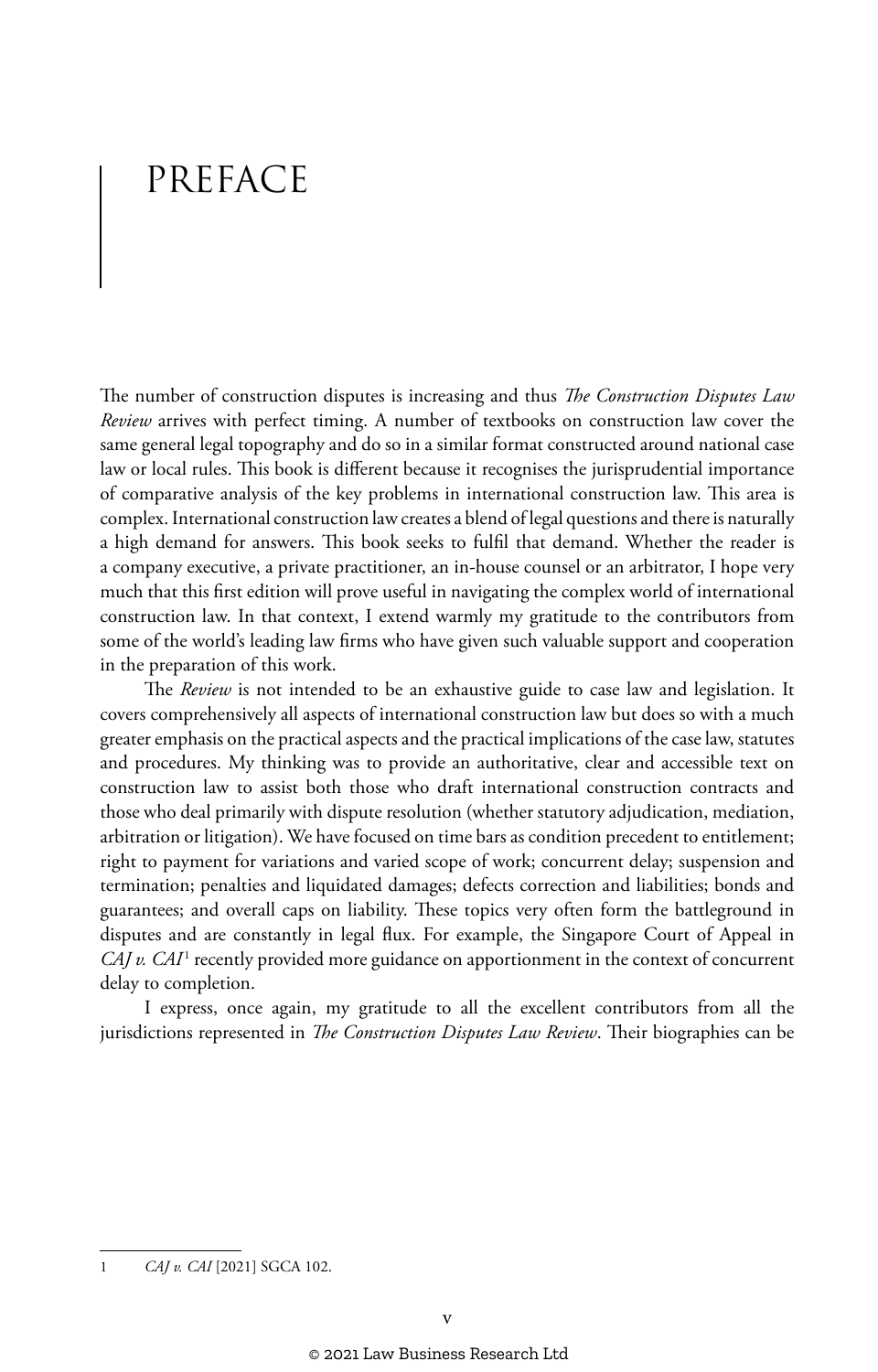found in Appendix 1 and these highlight the wealth of experience and learning from which we are fortunate enough to benefit. I also thank the team at Law Business Research, who have excelled in managing and helping to deliver a project of this size and scope.

#### **Hamish Lal**

Akin Gump Strauss Hauer & Feld LLP London December 2021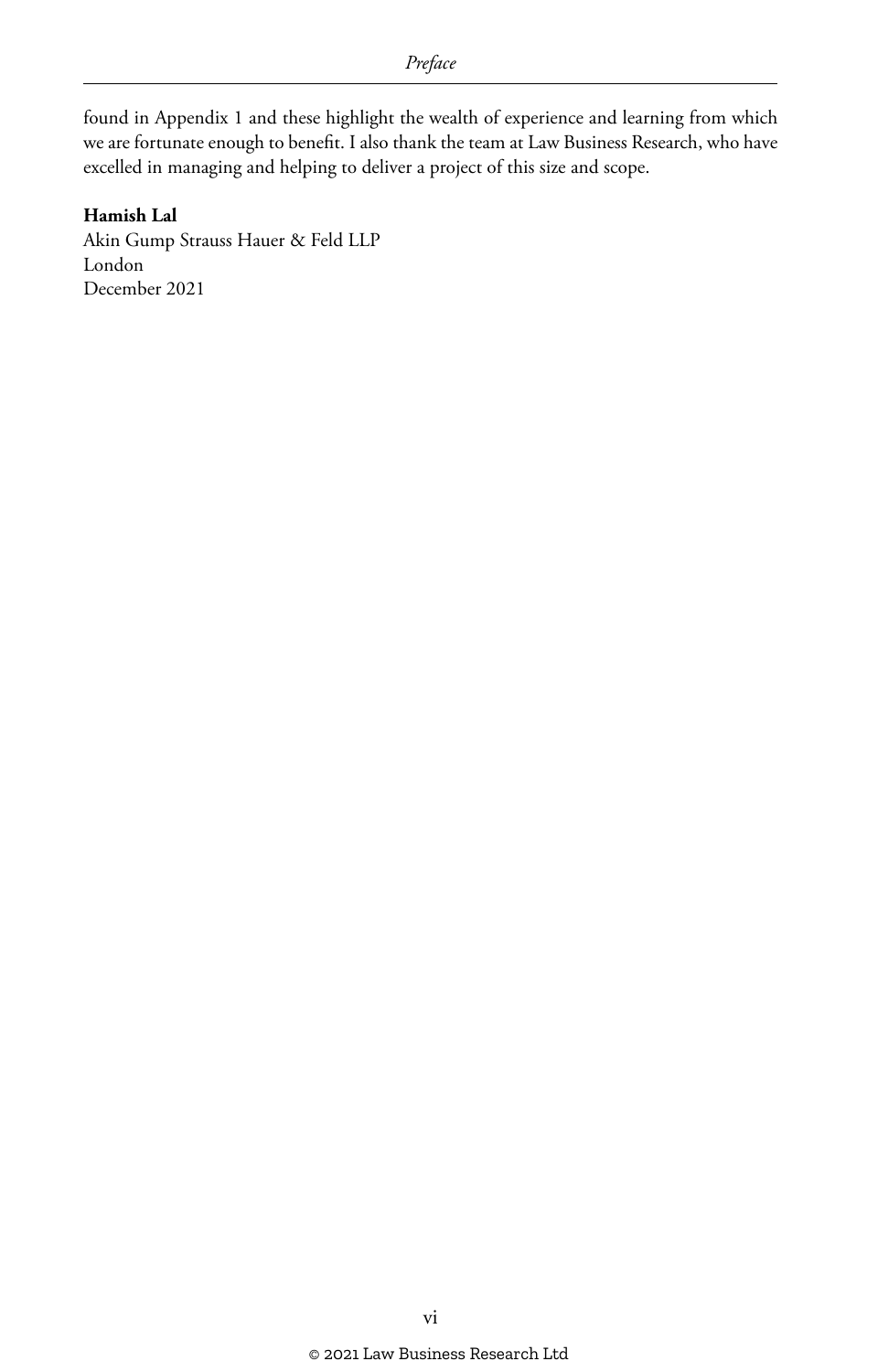## RUSSIA

*Vladimir Kostsov, Anastasia Fomenko and Artem Sirota*<sup>1</sup>

#### **I INTRODUCTION**

Russian state and state-owned entities are the predominant clients in the Russian construction industry. They tend to insist on take-it-or-leave-it contracts and often prefer to resolve disputes though litigation in Russian state courts. However, Russian state courts are relatively unfit for complex construction matters, on account of both time constraints resulting from their heavy workload and their lack of experience of sophisticated disputes.

Disputes in international construction projects are commonly subject to arbitration. However, arbitration is not available in public procurement cases and, in light of Supreme Court jurisprudence, may also be unavailable in private contracts financed using public funds. Further, enforcement of arbitral awards in Russia is often problematic as Russian state courts tend to interfere with the merits of the underlying dispute, which is often seen to be contrary to the limited review rules established by Article V of the 1958 New York Convention. Finally, recent legislative amendments authorise Russian entities subject to international sanctions to litigate their claims in Russian courts notwithstanding any previously concluded arbitration agreements.

Parties to international projects are normally free to choose either Russian law or foreign law as the law applicable to the merits of their disputes. The choice of Russian law is potentially beneficial in construction projects, as certain matters such as commissioning procedures are largely predetermined by the mandatory rules of Russian law. The choice of Russian law could therefore ensure consistency and integrity of contract interpretation. A disadvantage of choosing Russian law, however, is that its contract law rules may be somewhat rigid. Nonetheless, this disadvantage can largely be mitigated by submitting disputes to international arbitration. Further, a number of legislative amendments in recent years have sought to make Russian law more flexible; for example, by introducing the concepts of representations or warranties, and indemnities.

#### **II YEAR IN REVIEW**

Since most complex construction disputes are resolved through arbitration, precedential decisions of the Russian state courts have limited value for international projects. However, some decisions of Russian state courts are noteworthy even in the context of construction arbitration.

<sup>1</sup> Artem Sirota is a partner, Vladimir Kostsov is a counsel and Anastasia Fomenko is a junior associate at Sirota & Partners.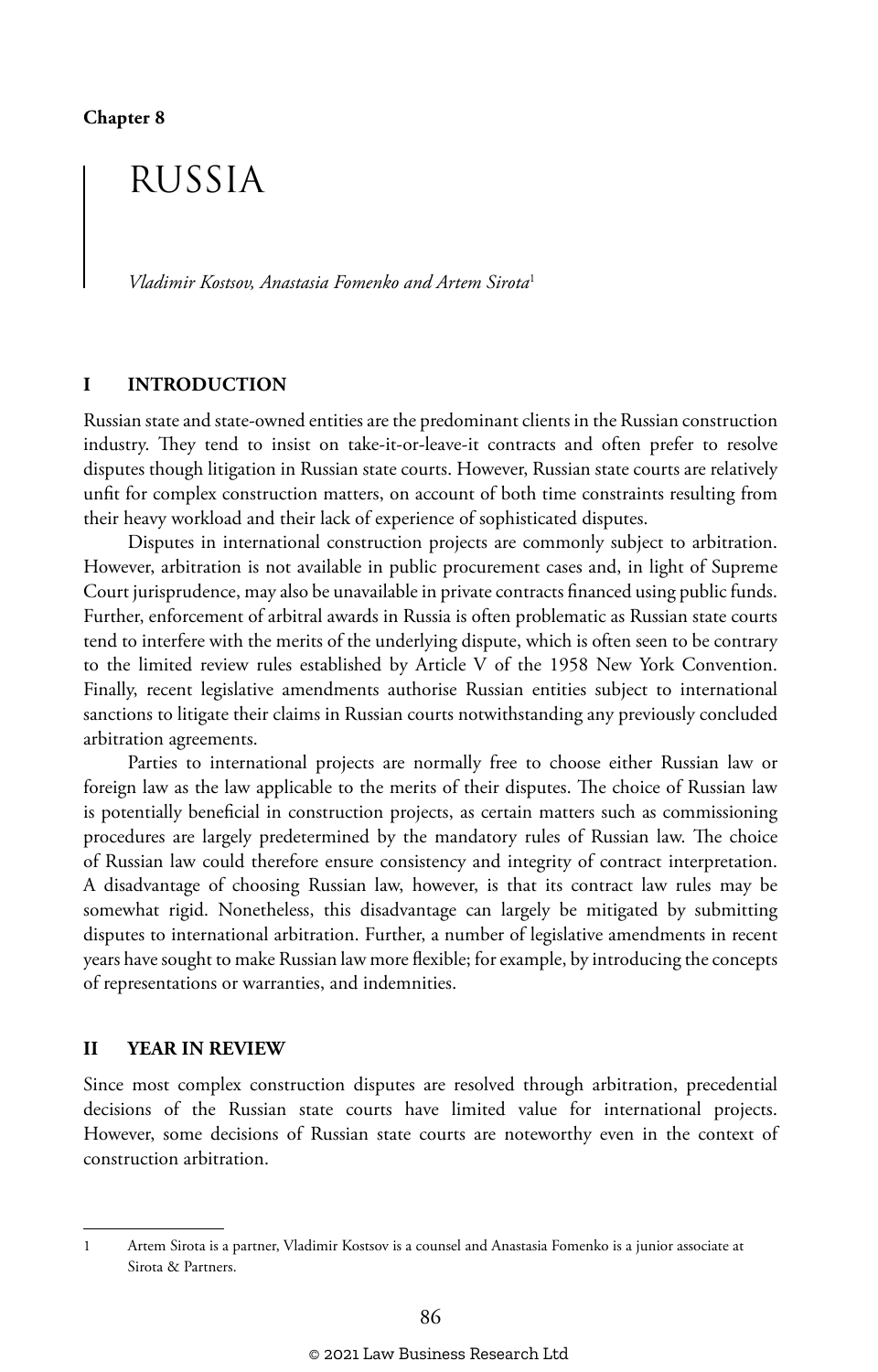For example, in case No. A56-85131/2017, the Russian Supreme Court affirmed a refusal to enforce an arbitral award ordering the client to provide payment for variations in the scope of works. The Supreme Court found that the award violated Russian public policy, as the variations were not based on amendments to the design documentation approved by state authorities as required by Russian law.

A key takeaway is that even where they are subject to foreign law, construction projects nonetheless have to be negotiated and performed in light of Russian law and practice, particularly as regards variation orders and design documentation approval formalities.

#### **III COURTS AND PROCEDURE**

#### **i Fora**

There are no specialised construction courts in the Russian Federation. Construction disputes are heard primarily by the commercial courts, known as *arbitrazh* courts, which deal with business-to-business disputes. Courts of general jurisdiction deal with business-to-consumer matters. However, the preferred solution for most international and complex domestic projects is to arbitrate construction disputes.

*Arbitrazh* courts are also responsible for the recognition and enforcement of arbitral awards, as well as for supervising Russia-seated arbitration between commercial parties. Because of recent legislative amendments, Russian *arbitrazh* courts may also find themselves competent to hear construction disputes that the parties agreed to submit to arbitration, if one of the parties is targeted by international sanctions.

#### **ii Jurisdiction**

It is advisable to agree on the competent court in the construction contract. Commercial parties that do not refer construction disputes to arbitration often select the Arbitrazh Court of Moscow. However, as this court is the busiest court in Russia, courts outside Moscow are preferable in many cases.

In cases where Russian courts have jurisdiction to hear a dispute, the law provides for a mandatory pretrial procedure for most construction disputes, which requires the claimant to file a pretrial claim with the respondent. If the respondent does not voluntarily comply with the claim within 30 days, the claimant may litigate the matter.

Multi-tier dispute resolution clauses providing for negotiations or mediation before proceeding to litigation are given limited effect in Russia. They may be enforced by Russian courts to the extent that they provide for a formal procedure with defined time limits after which the party may litigate its case. Further, if the court finds that negotiation or mediation would be futile and would not lead to settlement, the court may proceed to the merits of the case in spite of the agreed pretrial procedures.

#### **iii Procedure rules**

Construction disputes heard by Russian *arbitrazh* courts are governed by the Commercial Procedure Code. The active role of the judge forms the basis for Russian procedure, and proceedings may be quite inquisitorial. The rules of procedure, as interpreted in case law, are generally mostly suitable for low-value disputes that do not require complex procedural devices such as bifurcation, cross-claims, complex joinders or consolidation and other tools that are often useful for construction disputes.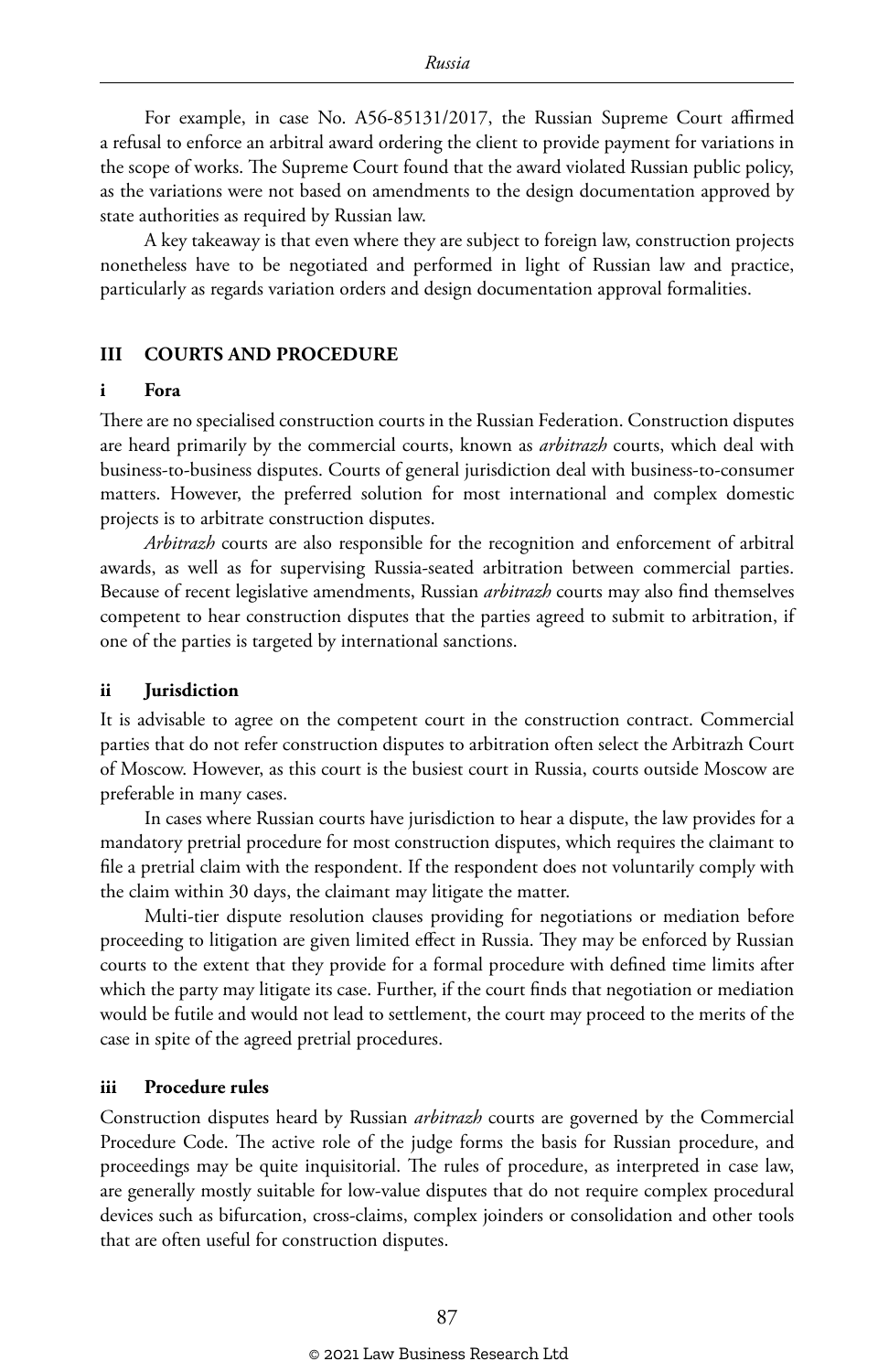Heavy caseloads mean that Russian state courts tend to hold brief hearings and usually decide cases through a series of hearings (usually from four to 20 hearings for construction disputes) held over a given interval (e.g., monthly).

A notable peculiarity of Russian procedural law is that most disputes are also subject to a multi-tiered chain of appeals. A judgment of an *arbitrazh* court of first instance may first be appealed to the *arbitrazh* appellate court and then to a circuit court. Afterwards, the dispute may be elevated to the Supreme Court, but it is at the Supreme Court's own discretion whether it takes up a given case. As a result, even though litigation in the court of first instance normally does not take more than one or two years, several rounds of reversals and retrials may ensue upon appeals.

#### **iv Evidence**

Russian courts make limited use of fact witnesses and types of evidence other than written documents and expert evidence. However, written witness testimony (affidavits) may have value for Russian courts, especially in an international context. Electronic evidence, such as email correspondence, has received divergent treatment in case law, even though the recent cases indicate a positive trend. Thus, parties to construction contracts that refer disputes to Russian state courts should be mindful of documenting legally relevant events to the maximum extent possible, particularly also in view of the inflated standard of proof Russian courts tend to use to decide cases.

Testimony from party-appointed experts is usually admitted as written evidence but will usually have limited practical weight for Russian courts. Most construction disputes are resolved with the involvement of court-appointed experts, and these may be proposed by the parties or even selected by the court from its own list. In practice, only expert organisations that have a presence in Russia (especially research institutions and universities) are selected as experts. Further, the practical ability of the parties to challenge the conclusions of a court-appointed expert is often limited as courts tend to avoid scrutinising the underlying technical or economic matters, making expert selection crucial.

Discovery is not used in Russia. Instead, parties may ask the court to compel document production, provided that the parties can (1) identify the requested document in specific terms, (2) prove that it is possessed by the relevant party, and (3) demonstrate its relevance or materiality. However, in practice, courts hold divergent attitudes to document production and therefore litigants should be prepared to prove their case without court assistance.

#### **IV ALTERNATIVE DISPUTE RESOLUTION**

#### **i Statutory adjudication**

There is no statutory adjudication of construction disputes in the Russian Federation. Nonetheless, parties to construction contracts often agree on procedures that closely resemble the 'pay first, argue later' policy behind statutory adjudication in the United Kingdom. In particular, parties may agree on a neutral party, such as an expert, whose decisions are provisionally binding unless challenged via arbitration.

Nonetheless, unlike statutory adjudicator's decisions, enforcement of the interim decisions of contractually agreed neutral parties is potentially problematic. As these decisions do not constitute final arbitral awards, they can normally be enforced only by seeking specific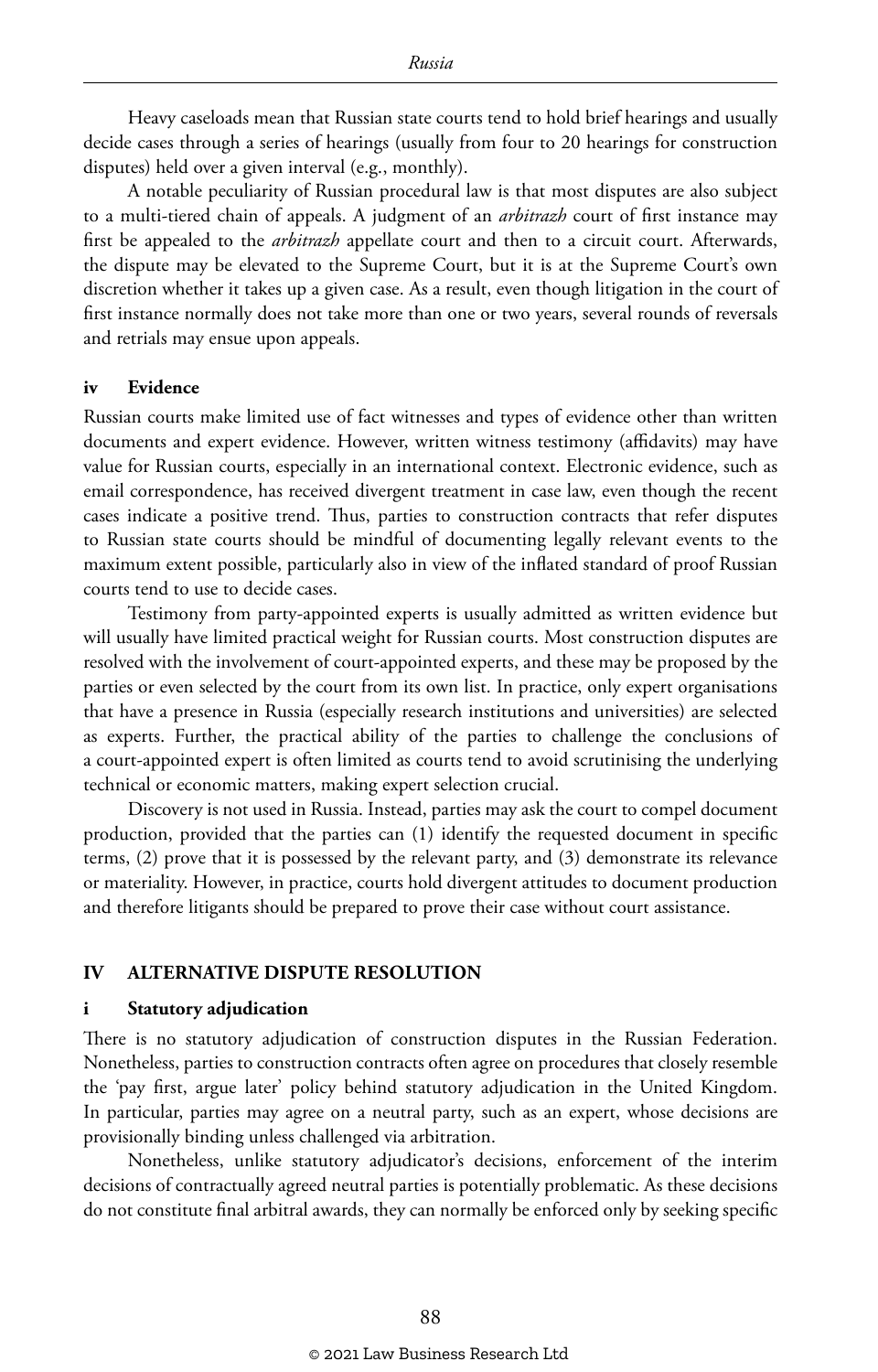performance of the contractual obligation to comply with the interim decision, normally through arbitration. However, the extent to which Russian courts would expect arbitrators to verify the merits of an interim decision remains unclear.

In some cases, expedited arbitration procedures may also serve as a valid alternative to adjudication.

#### **ii Arbitration**

#### *Arbitration of construction disputes*

The most prominent arbitral institution in Russia is the International Commercial Arbitration Court at the Chamber of Commerce and Industry of the Russian Federation (ICAC). As Russia is a UNCITRAL Model Law jurisdiction,2 the law applicable to arbitration seated in Russia is generally based on internationally recognised principles, including party autonomy.

Select construction disputes are not arbitrable. In particular, public procurement contracts are currently only subject to state court litigation. Case law of the Supreme Court suggests that even private construction contracts financed through public funds may be non-arbitrable. A number of other generally applicable restrictions on arbitrability of disputes, such as insolvency, may also apply.

#### *Investment arbitration*

The International Centre for Settlement of Investment Disputes Convention, which provides a self-contained regime of investor–state dispute settlement, is not in force with regard to the Russian Federation.

However, Russia is party to a significant number of bilateral investment treaties (BITs) that may provide for the investor's right to arbitrate claims against Russia. As a result, in some cases, claims relating to international construction projects may be submitted not only to commercial arbitration or litigation but also to investor–state arbitration, depending on the wording of a particular BIT and the dispute in question. In complex projects, steps necessary to secure the availability of investor–state arbitration should be considered prior to signing the relevant construction contract.

#### *Enforcement of foreign arbitral awards*

Russia is a party to the 1958 New York Convention, meaning that foreign arbitral awards are generally enforceable in Russia except on limited grounds specified in Article V of the New York Convention.

However, Russian courts tend to interpret the public policy exception<sup>3</sup> quite broadly. As a result, in 2020, Russian courts enforced around 76 per cent of arbitral awards sought to be recognised in Russia. In many cases, enforcement of arbitral awards may require relitigation of key issues before a Russian court. Therefore, if enforcement in Russia is anticipated, Russian law counsel should be involved in the arbitration concerned at an early stage.

<sup>2</sup> United Nations Commission on International Trade Law (UNCITRAL) Model Law on International Commercial Arbitration, commonly known as the UNCITRAL Model Law.

<sup>3</sup> Article V(2)(b) of the New York Convention.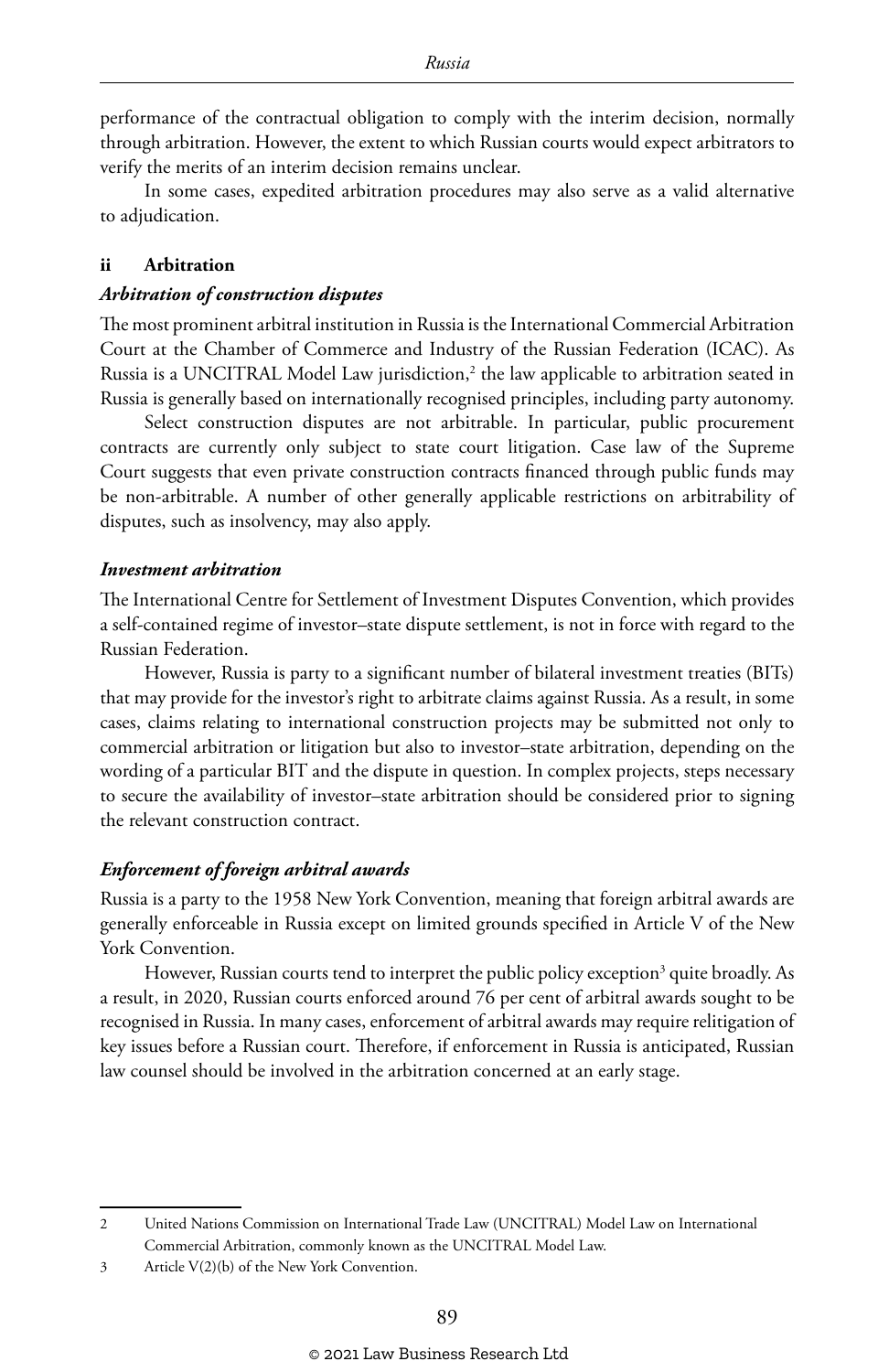#### **iii Mediation**

Mediation is a recognised form of alternative dispute resolution (ADR) in Russia and is subject to a separate statute. However, mediation is not currently a widespread option for construction projects.

Generally, disputes can be submitted to mediation by concluding a mediation agreement. Mediators are not entitled to issue binding decisions but instead seek to facilitate voluntary settlement of the dispute between the parties. Mediation procedure generally follows internationally recognised principles, including the principle of confidentiality.

#### **iv Other ADR methods**

Arbitration and, at times, contractually agreed expert determination remain the principal ADR methods. However, the Russian government seeks to promote other ADR methods to reduce the workload of state courts. For example, recent legislative amendments introduced the 'judicial conciliation' procedure, which is similar to mediation but is carried out by a judge emeritus and is generally free of charge for the parties. Like mediation, judicial conciliation requires an agreement between the parties and is not capable of producing a binding decision.

#### **V CONSTRUCTION CONTRACTS**

#### **i Public procurement**

Public procurement in Russia is governed by the Public Procurement Act.<sup>4</sup> This statute normally requires competitive tenders and auctions, which have to comply with the principles of transparency, equal treatment and competition. The Federal Antimonopoly Service (FAS) has the authority to rule on review applications submitted by private parties and may order remedial measures, such as the invalidation of a particular public tender. FAS normally has to issue a ruling within five business days of submission of a review application.

An application to FAS does not automatically suspend the procurement procedure, but FAS may order suspension of the procurement upon considering the relevant review application. Rulings of FAS may be challenged in *arbitrazh* courts. Alternatively, private parties are also free to challenge public procurement procedures directly in court, which may suspend the procurement procedure and may invalidate a public contract concluded as a result of a defective public tender. However, according to public statistics, in 2020, only 2.5 per cent of procurements were invalidated as a result of various challenges.

Procurement by private entities owned by the state is also regulated by federal law<sup>5</sup> but is generally more flexible and can be largely based on privately developed procurement rules. Procurement decisions of these entities may also be challenged before FAS and via litigation.

#### **ii Contract interpretation**

Contract interpretation in Russia is based on a combination of objective and subjective methods. Both pre-contractual discussions and subsequent conduct of the parties are potentially relevant to interpretation, particularly where the contractual language is unclear.6

<sup>4</sup> Federal Law No. 44-FZ dated 5 April 2013.

<sup>5</sup> Federal Law No. 223-FZ dated 18 July 2011.

<sup>6</sup> Article 431(2) of the Russian Civil Code.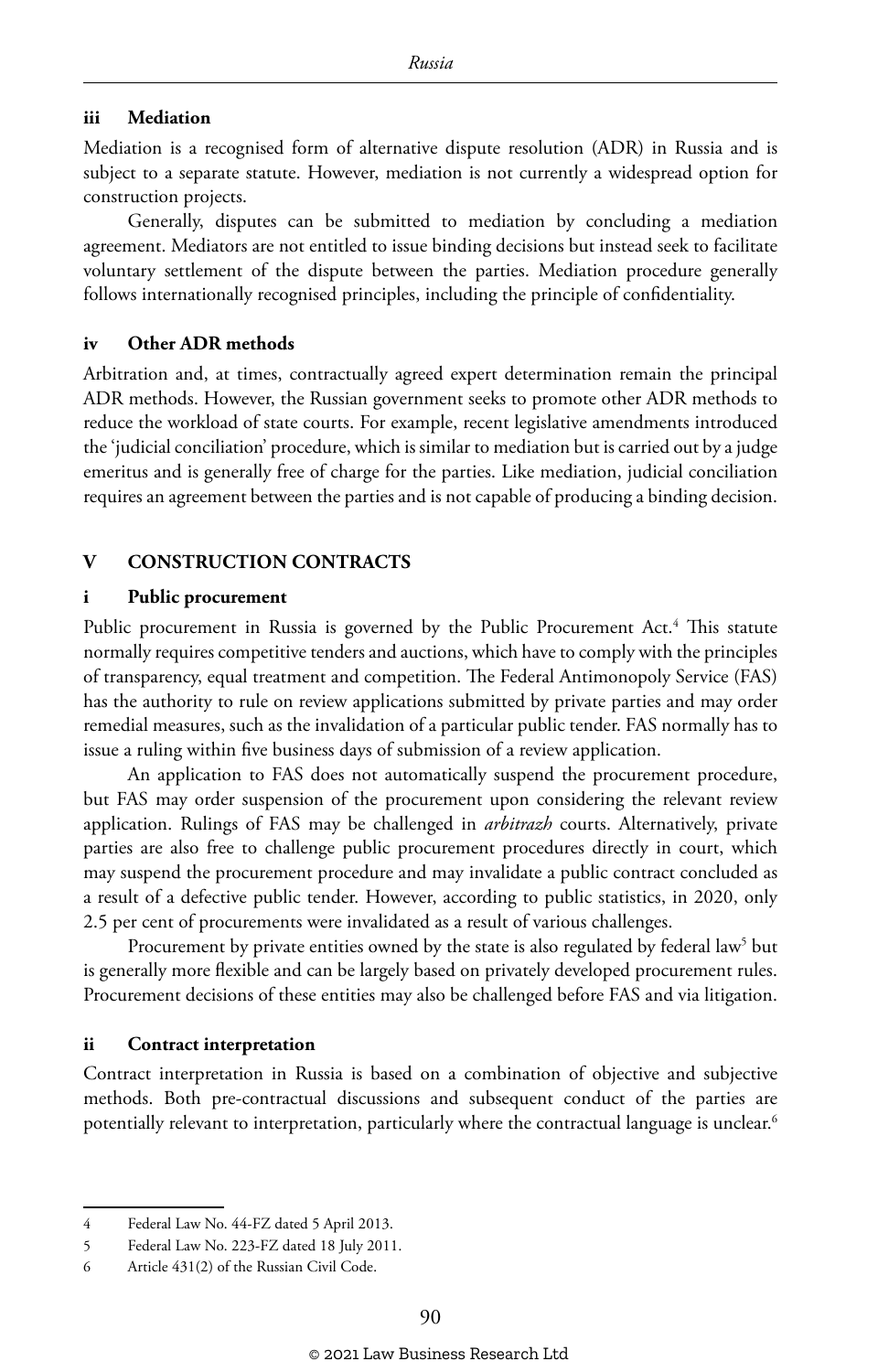Since Russia is a civil law jurisdiction, the Russian Civil Code contains a significant number of implied terms. For example, unless the parties expressly agree otherwise, Russian law normally assumes the construction price is not subject to variation. However, some implied terms may not be optimal for international projects, which has to be kept in mind when drafting contracts subject to Russian law.

It is customary for parties to agree on 'no oral modification' clauses in construction contracts. These clauses tend to be enforced by Russian courts and, in many cases, the absence of a written agreement bars the contractor's claim for additional compensation in a lump-sum contract. However, in some cases, Russian courts may avoid applying no oral modification clauses, particularly by finding that certain works are sufficiently distinct from the initial scope of works to form a separate contract rather than a modification of the existing contract. As a result, the customer may be obliged to pay for variations in the scope of works without a written agreement.

#### **VI COMMON SUBSTANTIVE ISSUES AND REMEDIES**

#### **i Time bars as condition precedent to entitlement**

Time-bar provisions may be either agreed by the parties or implied by law. In the absence of contractual wording, Russian law requires the contractor to notify the client about several adverse events, such as identification of works not accounted for in the design documentation and breaches of the works schedule, within a 'reasonable time'. If the contractor breaches this duty, the contractor may be precluded from invoking these circumstances in court.<sup>7</sup>

As for contractual time-bar clauses, their enforceability in a Russian court is not always straightforward. Contractual terms requiring a party to submit its claims within a specified period were traditionally unenforceable in Russia. However, the 2015 legislative amendments expressly recognise contractual clauses that bar the exercise of certain rights following the passage of time. Nevertheless, there is still no established case law applying these amendments to typical time-bar clauses in construction contracts.

#### **ii Right to payment for variations and varied scope of work**

Generally, the contractor may only claim payment for variations where the client consented to a price increase, usually through a written addendum to the construction contract. Even the fact of the client having signed off on an acceptance statement elaborating on the varied scope of works and their price is not normally treated as consent to pay for the variations.

However, courts tend to draw a distinction between (1) works necessary to achieve the initial work result, and (2) works that could be part of a distinct construction project. Courts mostly reject claims for additional works that were necessary to achieve the initial result, but they tend towards recovering works proven to be distinct from the initial assignment. However, the dividing line between these cases is often blurred.

<sup>7</sup> Articles 716 and 743 of the Russian Civil Code.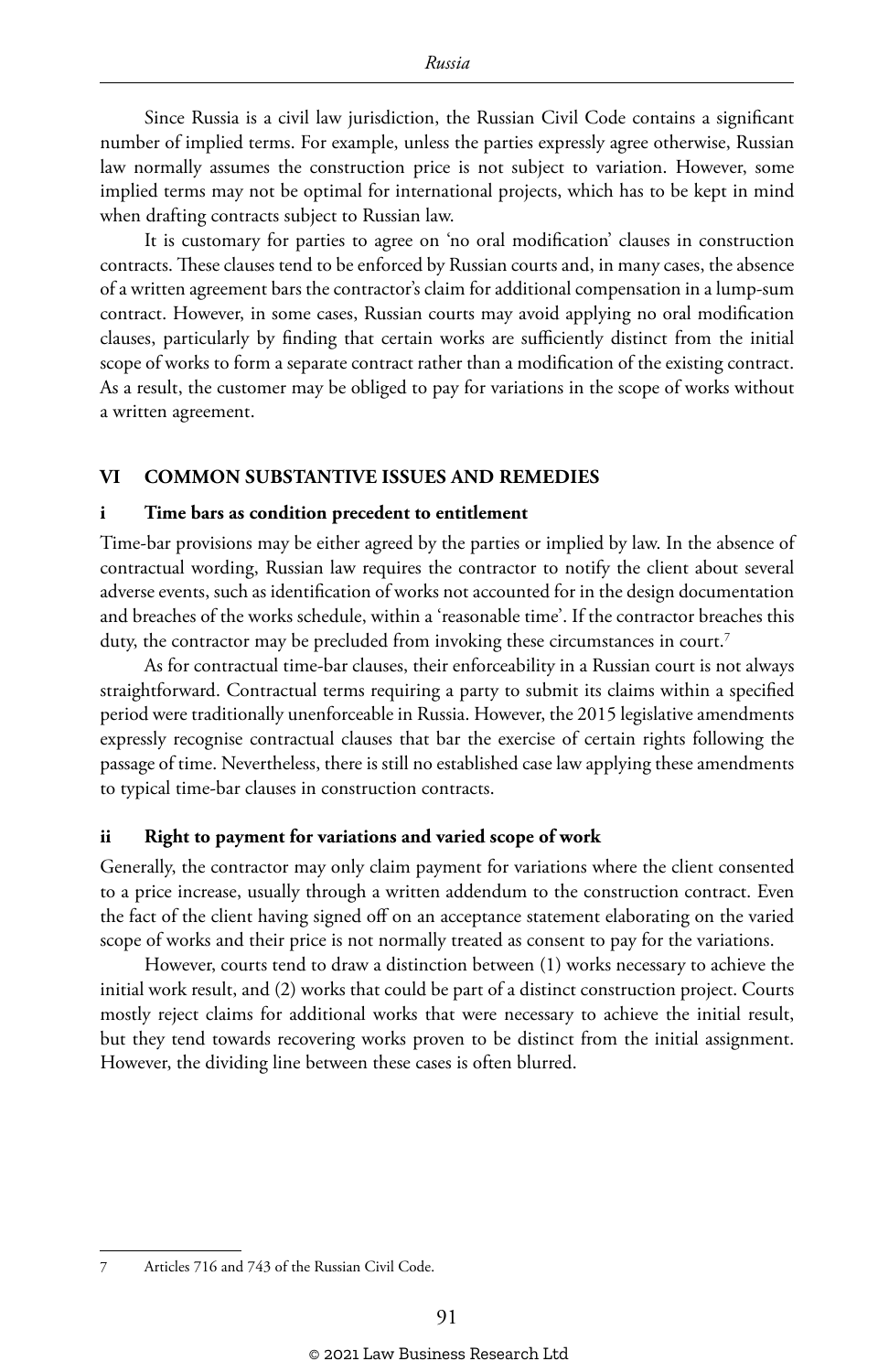In addition, courts tend to consider whether the client initiated the variations and whether the client was aware that they would involve additional payment. If the variations were performed without the client's instruction, the contractor may not be able to recover additional payment except where they were urgently required in the interest of the client.<sup>8</sup>

#### **iii Concurrent delay**

Generally, both the prevention principle and apportionment apply in Russia. If the client prevents the contractor from performing works on time and the entire delay is attributable to the client, the contractor is released from liability. If the client merely contributed to the delay, the contractor's liability is to be reduced accordingly.

However, in practice, it is often virtually impossible to prove that a particular delay was wholly caused by the client. Instead, apportionment of liability between the parties is usually a more realistic goal. However, even this goal is often quite challenging, since Russian courts rarely rely on witness evidence and treat unilateral documents with suspicion. As a result, contractors are generally advised to take a proactive approach to evidence on the causes of delay during the entire construction project.

Even where evidence of the client's contributory fault is presented, Russian courts tend to require a showing that the contractor promptly informed the client of the concurrent delay and suspended the works pending the client's instructions.<sup>9</sup> If the contractor did not inform the client about its default before the dispute arose, Russian courts may reject the contractor's concurrent delay defence.

#### **iv Suspension and termination**

#### *Suspension of the construction contract*

Russian law contains a broad rule<sup>10</sup> that obliges the contractor to suspend the works and wait for client instructions if the contractor discovers circumstances that endanger the fitness or durability of the work result or make it impossible to finish works on time. In addition, the contractor may suspend its obligations if the client fails either to provide payment or to comply with other obligations, thus hindering the contractor's performance.<sup>11</sup>

However, parties normally wish to agree on more specific contractual wording regarding the suspension procedure. In particular, it is common to agree on specific periods of payment delay that justify suspension of works.

In suspending the works, parties must often comply with public law requirements that largely depend on the particular project in question. For example, suspension of works may trigger an obligation to conserve the work result, which may require considerable expense. The formal decision to perform conservation works usually has to be taken by the client. Normally, if the suspension of works is not attributable to the contractor, the client is obliged to pay for the conservation works.

<sup>8</sup> Article 743 of the Russian Civil Code.

<sup>9</sup> Article 716 of the Russian Civil Code.

<sup>10</sup> Article 716 of the Russian Civil Code.

<sup>11</sup> Article 719 of the Russian Civil Code.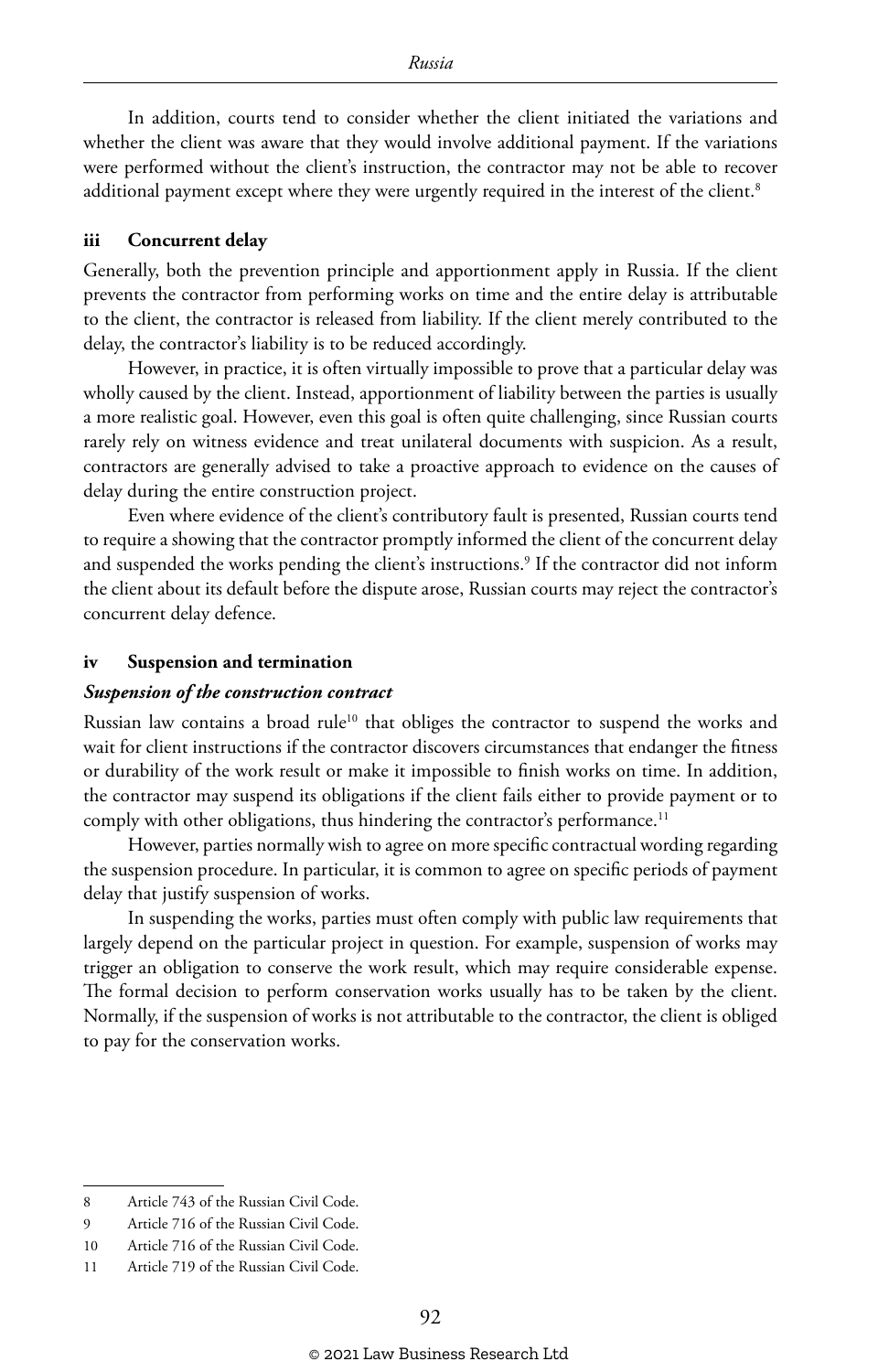#### *Termination of the construction contract*

Under Russian law, the client is normally free to terminate the construction contract for convenience, subject to payment for performed works and compensation of losses capped by the remaining contract price.<sup>12</sup> However, parties usually exclude recovery of lost profits in the event of termination.

Either party may terminate the construction contract for cause in cases of fundamental breach. However, the threshold for fundamental breach is often open to dispute and the propriety of termination may be subject to judicial review. Therefore, it is common for contracting parties to agree on tailored grounds for contract termination, such as the exact number of days of payment delay sufficient for contract termination.

Procedurally, contract termination usually entails a written notice to the other party. In construction projects, public law may impose certain additional requirements, particularly as regards the handover of hazardous industrial facilities, which are often registered in the contractor's name.

#### **v Penalties and liquidated damages**

Russian law recognises contractually agreed penalties. However, as a matter of practice, Russian courts commonly alter pre-agreed penalty arrangements on the ground of proportionality.<sup>13</sup> Arrangements where the penalty is calculated based on the entire contract price rather than the price of the delayed unit of works are especially prone to judicial interference. A relevant consideration is also whether the penalties are equally applicable to each party.

Judicial interference with contractual penalties is often a substantial consideration in favour of arbitrating construction disputes. Nonetheless, since Russian courts perceive proportionality of penalties to be an issue of public policy, Russian courts may refuse to enforce arbitral awards ordering substantial penalties.

#### **vi Defects correction and liabilities**

Russian law imposes statutory liability for defects. The contractor is normally responsible for defects identified within five years post-completion. Unless the contract provides otherwise, the contractor is liable for deviations from the design documentation and technical rules, as well as for the achievement of design characteristics of the construction object, such as production capacity, and for its fitness for use.<sup>14</sup>

In addition, it is common to agree on contractual quality warranty. However, if the contractual warranty is shorter than the statutory liability period of five years, the client may usually still bring claims for defective performance during the statutory period if it proves that the defects arose for reasons attributable to the pre-completion period.<sup>15</sup>

Correction of defects may cause substantial disputes between the parties to a construction project, particularly as regards the exact rectification method. In choosing the rectification method, parties should pay attention not only to private considerations, such as costs, but also to public law requirements, which may necessitate consultations with state authorities.

<sup>12</sup> Article 717 of the Russian Civil Code.

<sup>13</sup> Article 333 of the Russian Civil Code.

<sup>14</sup> Article 754 of the Russian Civil Code.

<sup>15</sup> Articles 724(4) and 756 of the Russian Civil Code.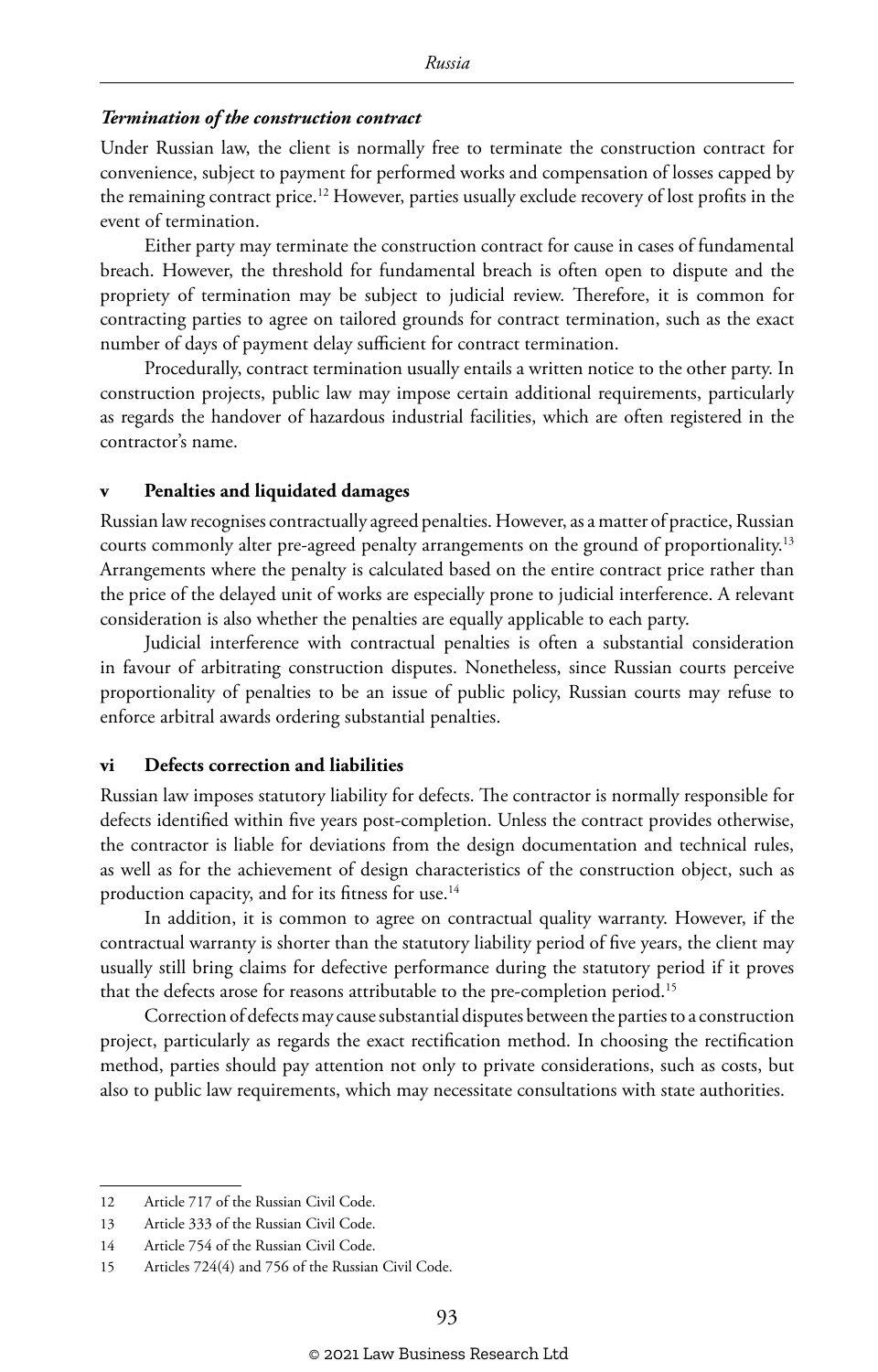#### **vii Bonds and guarantees**

Construction projects usually make use of advance payment guarantees and performance guarantees, which are usually issued by banks. The guarantor is normally obliged to comply with the beneficiary's payment demand upon provision of formal documents specified in the guarantee itself, regardless of any extraneous circumstances. Advance payment guarantees are usually on demand, while performance guarantees may be either on demand or subject to the provision of certain documents, such as an expert witness report demonstrating a construction defect.

In extraordinary cases, Russian law allows the guarantor to reject a payment demand if it is clear that the beneficiary is acting in bad faith, such as by seeking double compensation. Nonetheless, banks rarely invoke this exception both as a matter of preserving their reputation and because of the risk of liability involved.

However, a major restraint on demands on guarantees is that, after receiving payment from the guarantor, the beneficiary may be obliged to repay the amount with interest if the court subsequently finds that the beneficiary was not contractually entitled to demand payment. In that case, the beneficiary may also be liable for damages.

#### **viii Overall caps on liability**

Generally, Russian law imposes no statutory liability caps and does not exclude any specific types of liability. However, only harm that is sufficiently proximate to a breach is judicially compensable. The precise threshold for the proximity of harm is not settled in case law. Certain types of harm, such as penalties paid by the general contractor to the construction owner as a result of the subcontractor's default, are especially controversial. As a result, detailed contractual language on the extent of liability of both parties is often necessary.

Generally, parties are free to negotiate liability caps and exclude certain types of liability. For example, parties may agree that penalties to be recovered from the contractor are capped at 10 per cent to 15 per cent of the contract price. It is also extremely common to agree on the exclusion of lost profits. However, some common law-style clauses such as exclusion of consequential losses may be ineffective without clarifying language, as Russian courts are not familiar with these notions and may not apply them as intended.

Limitation of liability clauses are unenforceable if a particular breach is intentional. According to Supreme Court guidance, the breaching party bears the burden of proving that a particular breach was not intentional by showing at least a minimal level of care. Further, a major peculiarity of Russian law is that Article 723(4) of the Russian Civil Code provides for the contractor's unlimited liability for construction defects caused by 'culpable' action or inaction, which is at times interpreted to include negligence.

#### **VI OUTLOOK**

Construction disputes in the Russian Federation will most likely remain in their current shape. State court litigation will continue to be a rather unattractive option for international projects, as the Supreme Court has not sought to actively develop this area of law.

Thus, most complex contracts will still be subject to arbitration. However, a move to Asian arbitral institutions can be expected to accelerate, with Hong Kong and Singapore in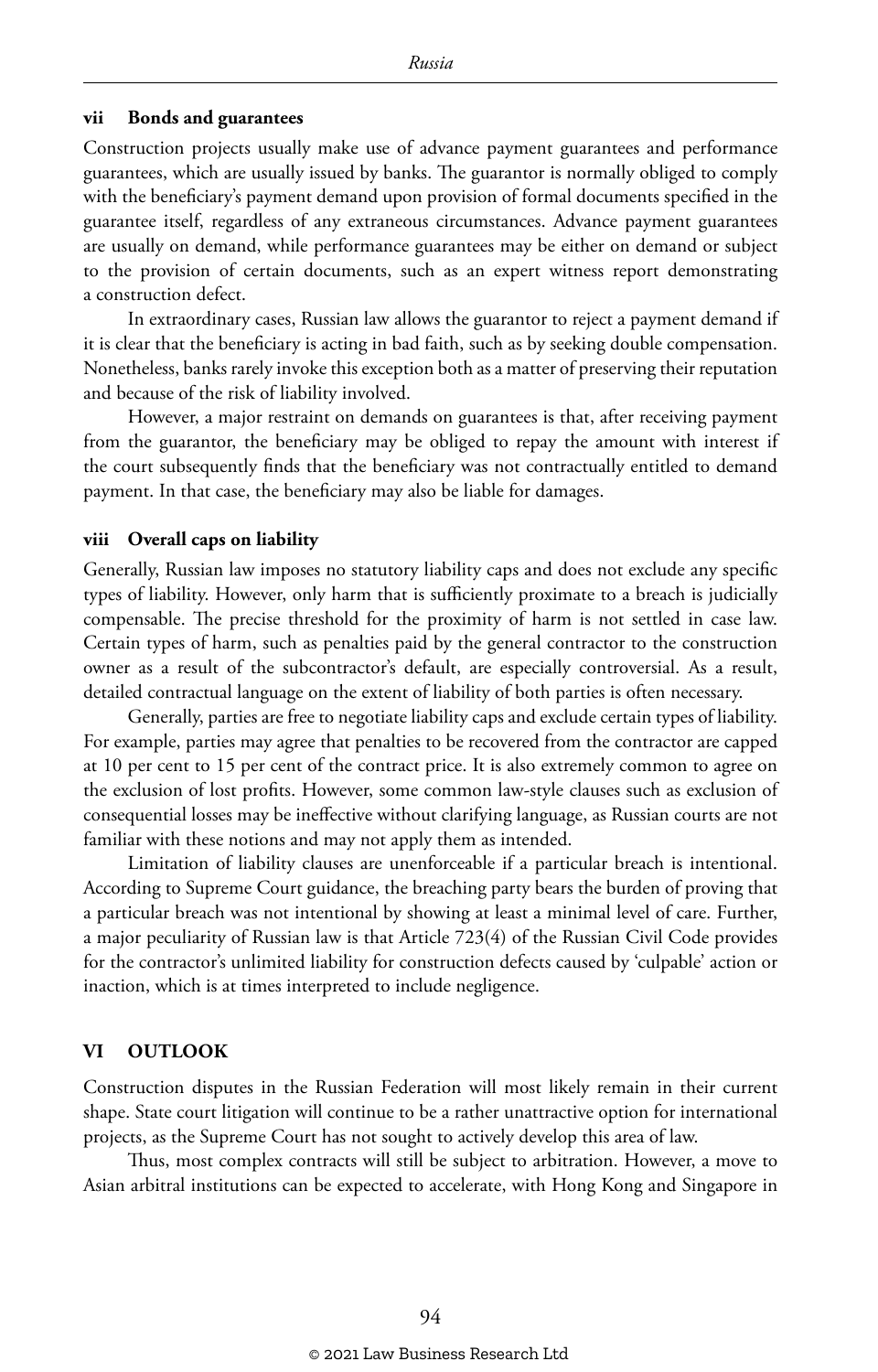particular gaining prominence among Russian businesses because of Western sanctions. In light of the increasing threat of international sanctions, we also expect that Russian parties will increasingly seek to rely on Russian law and Russian state courts or Russian arbitral institutions. In this respect, contractual provisions, including expert determination prior to litigation or arbitration, might be especially useful to mitigate the risks for the foreign party.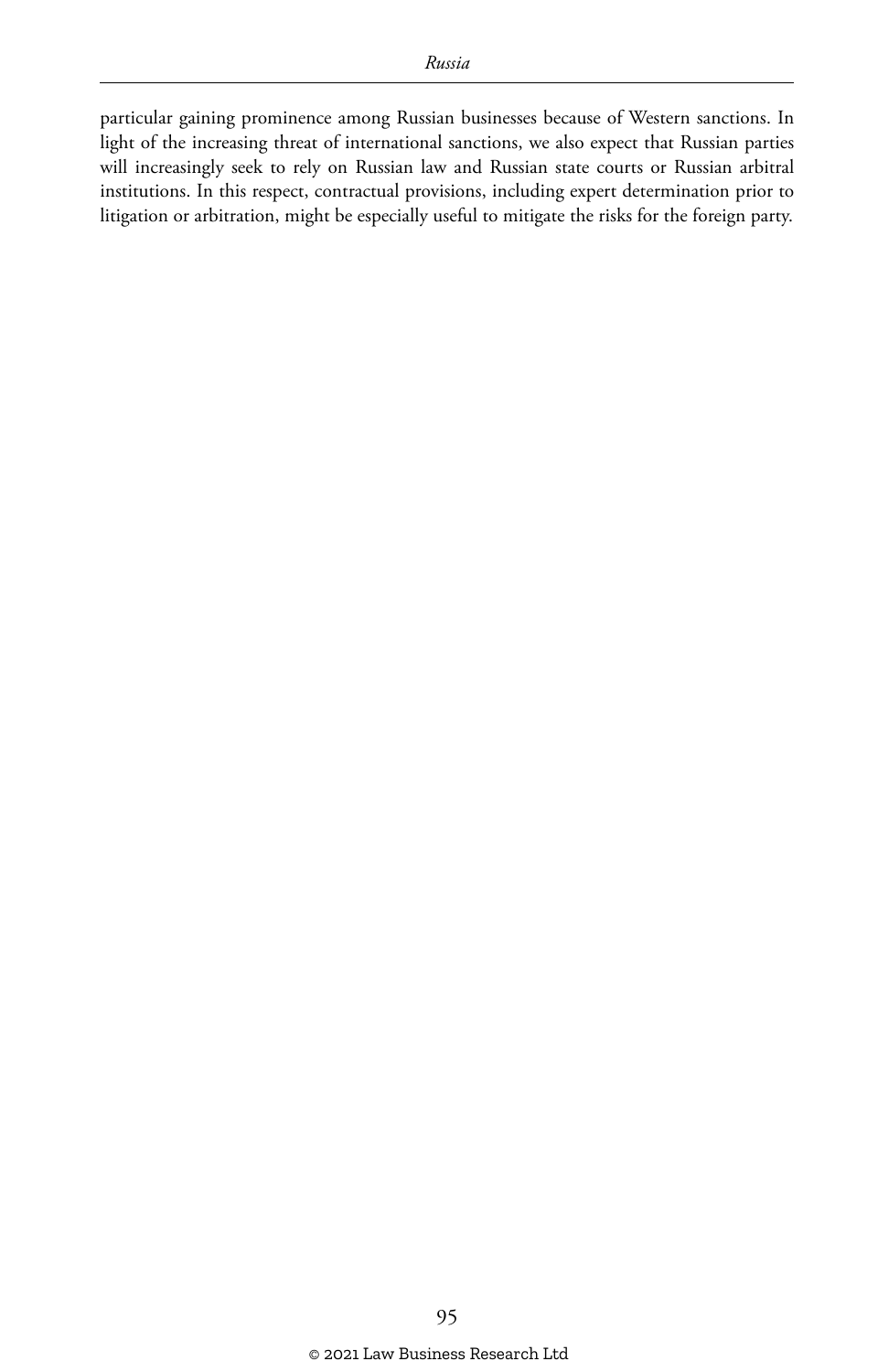# ABOUT THE AUTHORS

#### **ARTEM SIROTA**

#### *Sirota & Partners*

Artem Sirota is a founding partner at the Sirota & Partners law firm with over 20 years of experience advising international clients on various real estate and construction projects in Russia, including but not limited to construction disputes, public aspects of real estate transactions, legal regulations regarding zoning of territories and real estate, and consultations on design documentation and land surveying projects.

#### **VLADIMIR KOSTSOV**

#### *Sirota & Partners*

Vladimir Kostsov is a counsel at the Sirota & Partners law firm with a strong academic background, having graduated from a leading research institution in private law in Russia, the SS Alexeev Private Law Research Centre, with a focus on dispute resolution involving international construction projects.

#### **ANASTASIA FOMENKO**

#### *Sirota & Partners*

Anastasia Fomenko is a junior associate and a graduate of the Russian State University of Justice, and she regularly works on construction disputes handled by the firm.

#### **SIROTA & PARTNERS**

Ducat Place II Ul. Gasheka 7, bld. 1 123056 Moscow Russian Federation Tel: +7 495 234 18 75 Fax: +7 495 234 18 76 artem.sirota@sirotapartners.com vladimir.kostsov@sirotapartners.com anastasia.fomenko@sirotapartners.com www.sirotapartners.com